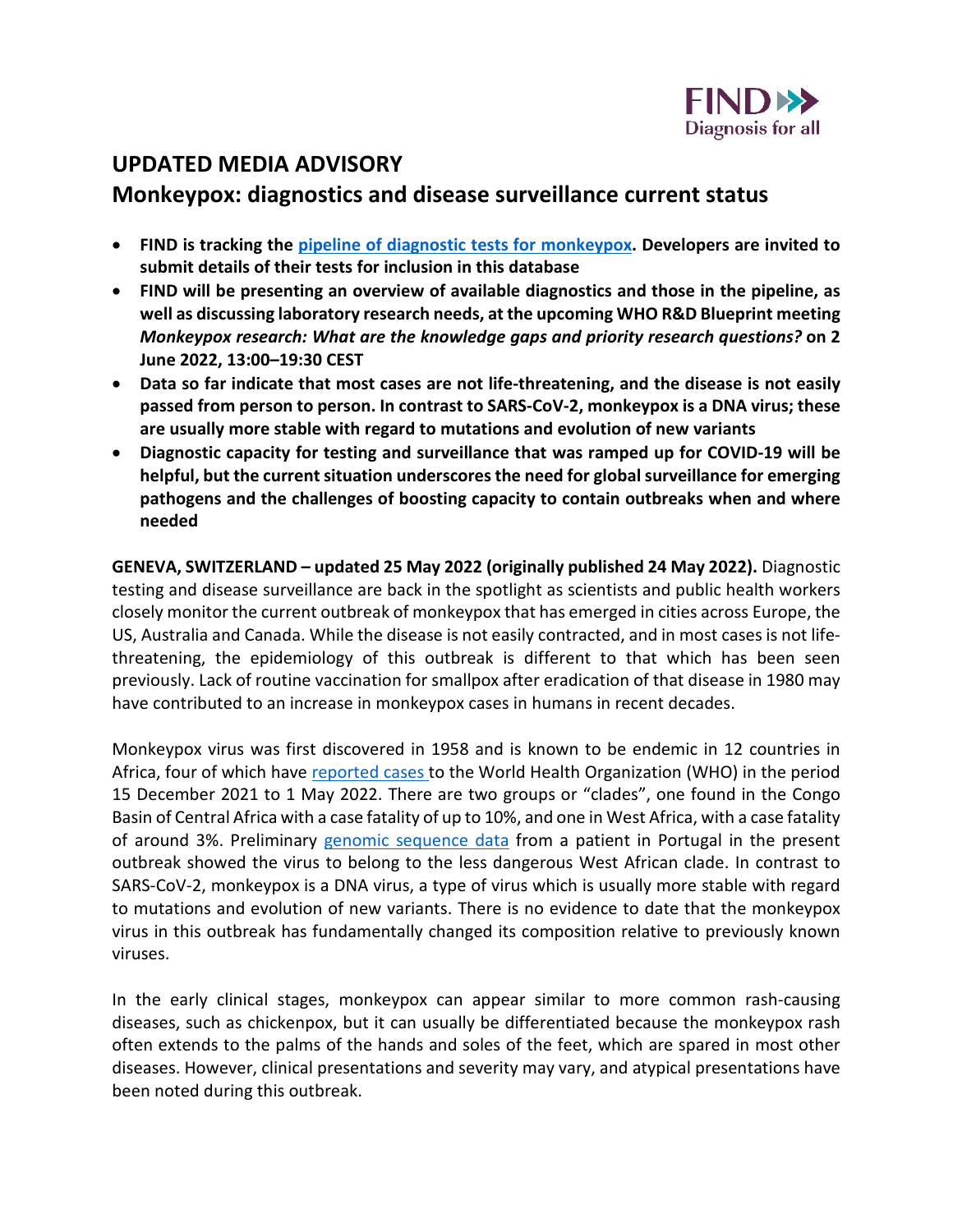On 23 May 2022, WHO issued interim guidance for [laboratory testing for the monkeypox virus.](https://apps.who.int/iris/handle/10665/354488) Laboratory confirmation of monkeypox relies principally on nucleic acid amplification tests, such as PCR, performed on material from the skin lesion. Testing of other body fluids and tissues, including oropharyngeal swabs, urine, semen, rectal and/or genital swabs, may be indicated based on the clinical presentation and location of the lesions. However, data on the accuracy of testing on these samples is still limited.

Until this outbreak in high-income countries, there were no commercially available PCR tests for the virus. However, a number of primer and probe sequence sets for PCR assays for monkeypox virus have been published and these have been used for in-house assays in laboratories with appropriate capacities. Dedicated monkeypox tests that can run on existing systems, including the [GeneXpert platform,](https://www.ajtmh.org/view/journals/tpmd/96/2/article-p405.xml) have been developed but are not yet commercially available.

A number of commercial tests are now coming online, and FIND is tracking the [pipeline of](https://www.finddx.org/mpx-test-directory/)  [diagnostic tests for monkeypox.](https://www.finddx.org/mpx-test-directory/) Developers are invited to [submit details of their tests for](https://technology-finddx.formtitan.com/ftd4676f871653476727154)  [inclusion in this database.](https://technology-finddx.formtitan.com/ftd4676f871653476727154) In case of queries about the submission process, please contact [testdirectory@finddx.org.](mailto:testdirectory@finddx.org)

The monkeypox emergence has highlighted challenges faced by diagnostic developers that may have been hidden by the fast pace of innovation at the start of the COVID-19 pandemic. Test manufacturers have always struggled to respond to sporadic and unpredictable demand for outbreak diseases such as monkeypox. Ensuring that tests can be developed, made available and implemented quickly relies on access to well-characterized disease samples that can be used to validate new tests, clinical trial networks that can be activated to provide data for regulatory review, production lines standing ready, import and export systems being in place, and health workers being trained and ready to use the tests. All of these elements require investment, with little return on the horizon in the vast majority of cases. FIND's efforts on the [100 Days Mission](https://100days.cepi.net/100-days-mission-diagnostic-test-future-pandemic/)  [to respond to future pandemic threats](https://100days.cepi.net/100-days-mission-diagnostic-test-future-pandemic/) seeks to address these challenges.

While monkeypox is not easily transmissible and the present outbreak gives no cause for panic, its emergence underlines the need for sustained global surveillance systems that can detect emerging viruses in every country in the world. The focus on diagnostics for COVID-19 has boosted testing and surveillance capacity worldwide that can be useful for monkeypox, but dramatic inequities remain in low- and middle-income countries.

**Daniel Bausch**, Director of Emerging Threats and Global Health Security at FIND, will present an overview of available diagnostics and those in the pipeline as well as discussing laboratory research needs at the upcoming WHO R&D Blueprint meeting *Monkeypox research: What are the knowledge gaps and priority research questions?* on 2 June 2022, 13:00–19:30 CEST. For more details and to register, please click [here.](https://www.who.int/news-room/events/detail/2022/06/02/default-calendar/who-monkeypox-research--what-are-the-knowledge-gaps-and-priority-research-questions)

## **About FIND**

FIND, the global alliance for diagnostics, seeks to ensure equitable access to reliable diagnosis around the world. We connect countries and communities, funders, decision-makers, healthcare providers and developers to spur diagnostic innovation and